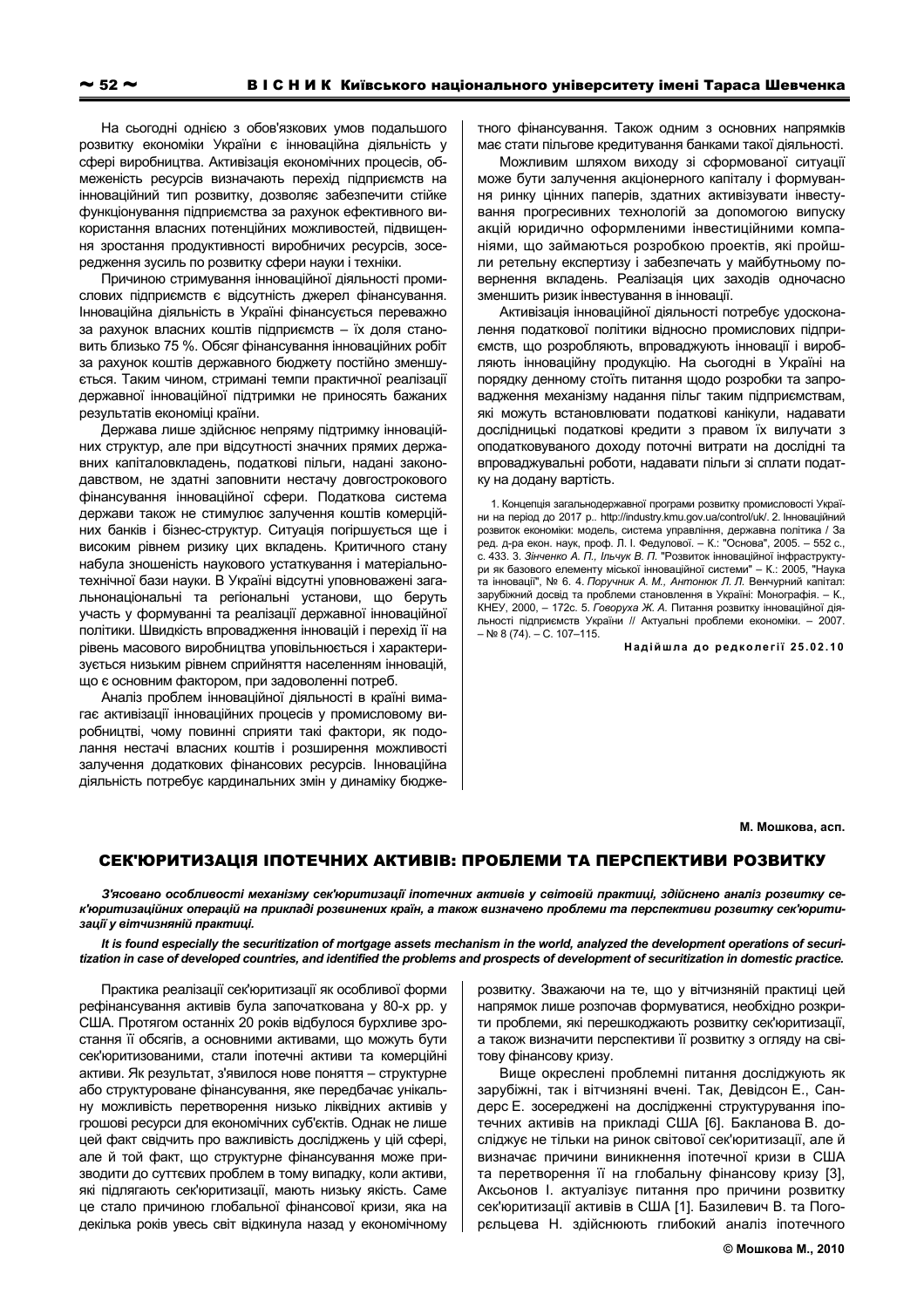ринку загалом та практики сек'юритизації у світі зокрема [2]. Версаль Н. аналізує європейський ринок іпотечних цінних паперів, акцентуючи увагу на тому, що на ньому можуть бути представлені як звичайні, так і структуровані іпотечні цінні папери [4].

Метою статті є з'ясування особливостей механізму сек'юритизації іпотечних активів у світовій практиці та визначення основних проблем та перспектив розвитку сек'юритизації у вітчизняній практиці.

Сек'юритизація в загальному вигляді являє собою "... фінансування або рефінансування будь-яких активів компанії, які генерують дохід, наприклад, прав вимог ... шляхом "перетворення" таких активів в ліквідну форму через випуск облігацій або інших цінних паперів" [7, с. 2]. Такими активами у світі можуть бути права вимоги, поперше, за кредитними картками, по-друге, за автокредитами, по-третє за іпотечними кредитами, по-четверте, за споживчими кредитами, по-п'яте, за дебіторською заборгованістю і т. д. Наведений перелік свідчить про те, наскільки різноманітними можуть бути активи, що підлягають сек'юритизації. Проте головні правила сек'юритизації залишаються незмінними, а саме активи повинні мати:

• родові ознаки, за якими їх можна виокремлювати у відповідні групи за строками, ставками, валютами тощо;

• чіткий механізм виділення з загальних активів оригінатора (власника активів, що підлягають сек'юритизації), оскільки їх виокремлення не дозволяє в разі його банкрутства вчиняти стягнення на активи, що були сек'юритизовані;

• ефективний механізм передачі активів спеціально створеній компанії без будь-яких обмежень, зокрема таких, як заборона на відступлення дебіторської заборгованості, необхідність повідомлення боржника про відступлення прав вимоги до нього, необхідність реєстрації передачі активів тощо.

Дотримання вище зазначених вимог і робить такою привабливою сек'юритизацію як для оригінаторів, так і для **IHBECTODIB.** 

У світовій практиці виокремлюють три основні види сек'юритизації [7, с. 5]:

• класична сек'юритизація на основі "дійсного продажу" - це операція, яка передбачає продаж банком своїх активів спеціально створеній компанії (спеціальній юридичній особі або SPV), яка своєю чергою фінансує придбання цих активів шляхом випуску цінних паперів на ринку капіталу;

• синтетична сек'юритизація - це операція, яка не передбачає продаж банком жодних активів, однак за якої відбувається передавання ризику збитків за деякими активами SPV або іншому банку зі сплатою відповідної премії;

• сек'юритизація бізнесу - це операція, що дуже схожа на кредитну, яка забезпечується всіма активами, що спроможні генерувати доходи. Для надання кредиту SPV використовує надходження від емісії цінних паперів на ринку капіталу, а компанія обтяжує все більшу частину своїх активів на користь інвесторів в цінні папери.

Серед названих видів сек'юритизації найбільшого поширення набула саме класична сек'юритизація. Друге місце належить синтетичній сек'юритизації, але у світлі останніх подій її обсяги постійно зростають. Ці два види сек'юритизації активно використовуються фінансовими посередниками, а от сек'юритизація бізнесу найбільшого поширення набула у Великобританії саме для торгівельних та виробничих підприємств. Зважаючи на те, що наша увага прикута в основному до класичної сек'юритизації, насамперед, іпотечних активів, зупинимо увагу на складі її учасників та механізмі реалізації (табл. 1, рис. 1).

| Учасники сек'юритизації                        | Повноваження                                                                                                                                                     |
|------------------------------------------------|------------------------------------------------------------------------------------------------------------------------------------------------------------------|
| Оригінатор                                     | Власник іпотечних активів, що можуть бути сек'юритизовані. Оригінаторами можуть бути банки<br>та інші фінансово-кредитні установи, що надають іпотечні кредити.  |
| Спеціальна юридична особа<br>(SPV) або емітент | Викуповує іпотечні активи у банка – оригінатора та емітує цінні папери. Є безпосереднім<br>тримачем іпотечних активів.                                           |
| Сервісер                                       | Обслуговує іпотечні активи (досить часто оригінатор та сервісер є однією особою).                                                                                |
| Резервний сервісер                             | Обслуговує активи у випадку, якщо їх не може обслуговувати сервісер, або в тому випадку,<br>якщо SPV скористається своїм правом відмінити призначення сервісера. |
| Хедж-провайдер                                 | Здійснює хеджування будь-яких валютних або процентних ризиків, які можуть виникнути<br>у емітента структурованих цінних паперів.                                 |
| Адміністратор<br>грошових потоків              | Надає емітенту банківські послуги або послуги з управління грошовими потоками.                                                                                   |
| Андеррайтер                                    | Здійснює оцінювання та підтримання ціни цінних паперів, а також бере участь<br>у структуруванні угоди.                                                           |
| Рейтингове агентство                           | Визначає рейтинг забезпечених активами цінних паперів. Існує лише три основних агентства<br>в сфері сек'юритизації: Stanadard & Poor's, Moody's, Fitch.          |
| Адміністратор<br>по цінним паперам             | Представляє інтереси інвесторів – тримачів цінних паперів, що забезпечені активами.                                                                              |
| Аудитор                                        | Виконує аудиторську перевірку пула активів, що може додатково вимагатися інвесторами.                                                                            |
| Інвестори                                      | Купують цінні папери, що забезпечені активами. Ними можуть бути банки, інвестиційні<br>та пенсійні фонди, страхові компанії, хедж-фонди і т.д.                   |

Таблиця 1. Основні учасники та їх повноваження у реалізації сек'юритизації

Джерело: складено автором на основі [6, с. 23-24; 7, с 12].

Наведений перелік учасників сек'юритизації та відповідних їм повноважень свідчить наскільки складним є процес структурування особливо в сучасних

умовах, коли інвестори вимагають не тільки високого рівня дохідності, але й належного рівня безпеки цінних паперів.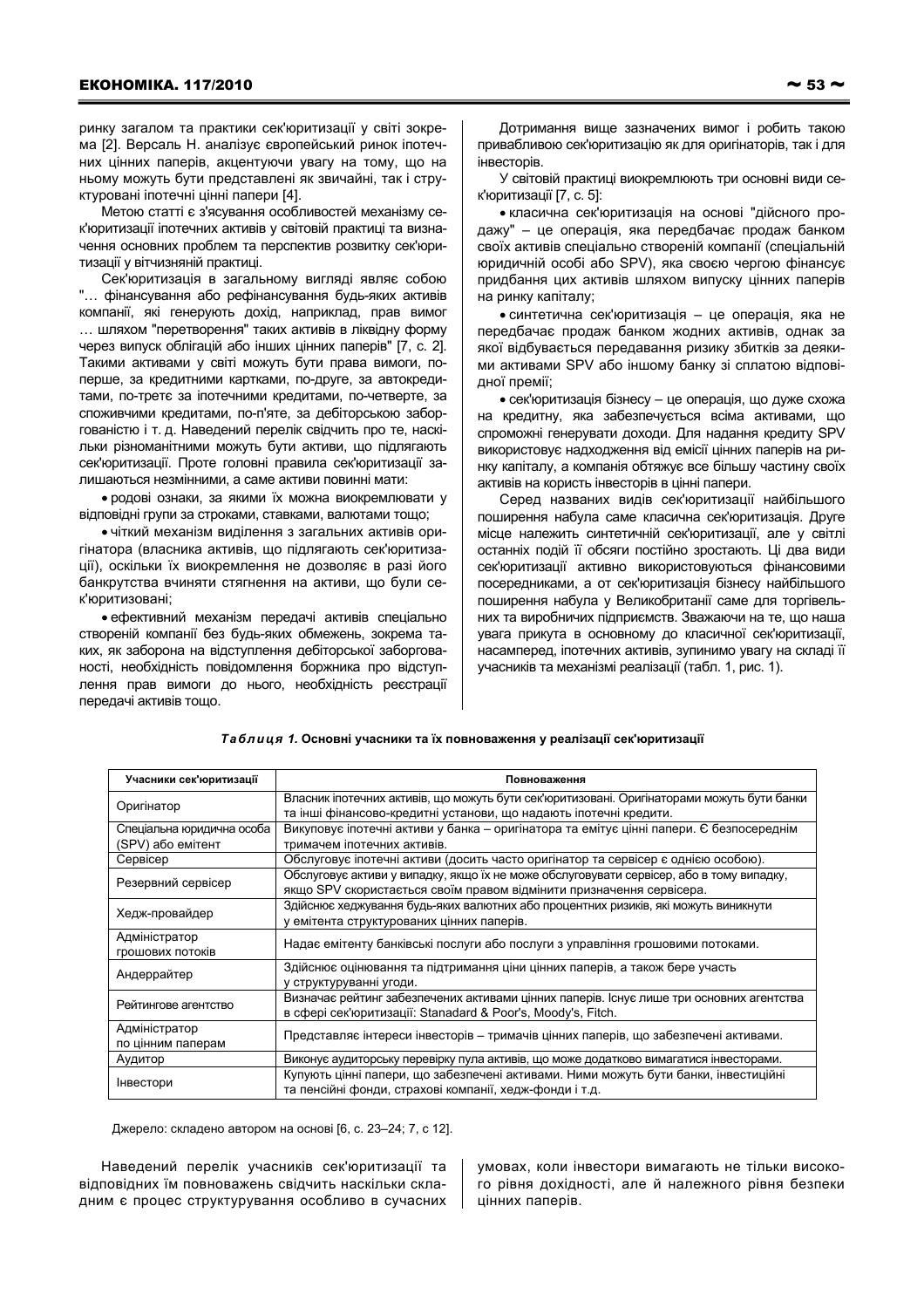



Джерело: побудовано автором на основі табл. 1.

Механізм класичної сек'юритизації надзвичайно поширений у світі і стосується, як ми вже зазначали не тільки іпотечних, але й комерційних активів. В кожному регіоні співвідношення між цінними паперами, що випускаються на основі відповідної групи активів, є різним, оскільки це обумовлено специфікою надання кредитів. Зважаючи на те, що сек'юритизація значного поширення набула у США та країнах Європи, зупинимося на розгляді їх практики в сфері добору активів для сек'юритизації протягом 2005-2008 рр. (рис. 2). Період для аналізу був обраний з тією метою, щоб розглянути, по-перше, нормальну ситуацію, що складалася на ринку сек'юритизації до кризи (20052006 рр.), а по-друге, кризову ситуацію (2007-2008 рр.), яка мала серйозні наслідки для ринку сек'юритизації як в США, так і Європі. Також не можемо не зупинити увагу на тому факті, що як різняться види активів, що стають об'єктом сек'юритизації, так і цінні папери різняться за видами активів. Для узагальнення інформації ми будемо виокремлювати два основні види цінних паперів, які виникають на основі сек'юритизації: іпотечні цінні папери (MBS) та цінні папери, забезпечені не іпотечними активами (ABS). В свою чергу серед ABS виділяють цінні папери, які забезпечені кредитами за кредитними картками, автокредитами, лізинговими кредитами і т. д.



Рис. 2. Випуски цінних паперів, забезпечених іпотечними та не іпотечними активами в США та країнах Європи за період 2005-2008 рр., млрд. дол. США

Джерело: побудовано автором на основі [3].

Очевидним фактом залишається лідерство США у здійсненні сек'юритизаційних операцій, де обсяги випуску структурованих цінних паперів у 2007 р. сягнули 3 трлн. дол. США, з них 70 % припадало саме на іпотечні цінні папери. Європа традиційно знаходиться на другому місці з обсягом випущених структурованих цінних паперів у 2007 р. 500 млрд. дол. США, з них 85 % - іпотечних цінних паперів. Однак протилежними є тенденції, які з'явилися у 2008 р. під впливом іпотечної кризи. Якщо в США відбулося скорочення сек'юритизаційних операцій у 2 рази, причому в сегменті іпотечних цінних паперів на 44 %, а в сегменті ABS на 82 %, то в Європі обсяги випусків MBS зросли у 2 рази, відповідно ABS - у 1,4 рази (рис. 2). Наведені дані є свідченням, по-перше, вищого рівня надійності MBS у порівнянні ABS, по-друге, європейський ринок сек'юритизації має певний запас міцності, що обумовлено вищою якістю активів, що підлягають сек'юритизації. В цьому аспекті також не можемо не відзначити той факт, що саме учасники європейського ринку сек'юритизації як шлях виходу з глобальної фінансової кризи пропонують запровадити жорсткіші вимоги до розкриття інформації щодо якості активів та підвищити вимоги рейтингових агенцій до їх оцінювання.

В Україні сек'юритизаційна операції досі не набули широкого поширення, оскільки для того, щоб ринок сек'юритизації запрацював необхідна і відповідна нормативноправова база, і наявність значної кількості учасників (табл. 1). Загалом, проблеми у запровадженні класичної